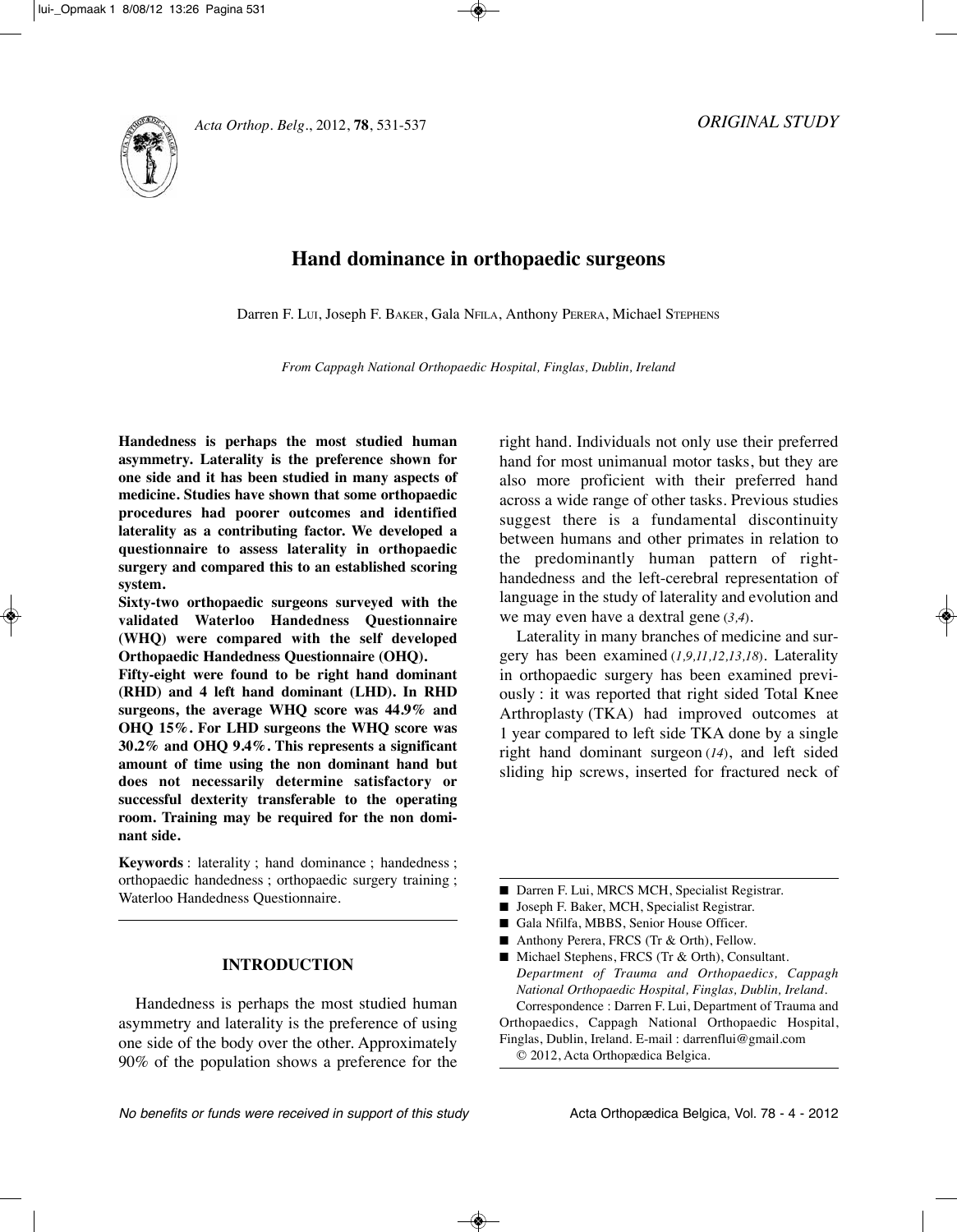

*Fig. 1.* — WHQ and OHQ compared in RHD and LHD Orthopaedic Surgeons. (+)100% denotes right side laterality and (-)100% denotes left side laterality. A score of 0% indicates an ambidextrous laterality. Laterality is the preference shown for one side.

femur, performed by right hand dominant surgeons, had more technical failures (*15*).

Left hand shops exist because tools such as scissors need to be made specifically for left handed people in mind. Medical components such as endoscopic equipment are expensive and two sets of instruments would be required to cater for laterality (*11*) but it is recognized that the techniques are biased towards right hand dominant surgeons (*17*).

We aimed to examine the laterality of orthopaedic surgeons by questioning them with regards to their hand preference when using instruments, surgical techniques or preference for positioning at the patient. We used a validated questionnaire and developed our own to assess laterality to determine how often we utilise our non dominant hand.

#### **METHODS**

Sixty-two orthopaedic surgeons including orthopaedic trainees were surveyed. Two questionnaires were given to each surgeon. We used a validated laterality score, the Waterloo Handedness Questionnaire (WHQ) to assess an individual's use of his/her non dominant hand (*2,16*). We compared it with our self developed Orthopaedic Handedness Questionnaire (OHQ). Steenhuis & Bryden (1989) developed the 32 stem WHQ and analysed the test-retest reliability. The WHQ determines preference of hand dominance or even how ambidextrous one actually is, by asking questions such as : Which hand would you use to pour a cup of coffee ; which hand would you adjust the volume knob on the radio with or which hand would you use to brush your teeth. These can be scored as : Always Left, Usually Left, Both Equally, Usually Right or Always Right which gives a range of laterality or hand preference (*19*). This is not a tool to determine the quality of the dexterity of the subject, merely, the dominance which their hands play.

Both questionnaires were 100% fully completed. The WHQ is scored from negative (-) 72 to positive (+) 72. The OHQ is scored from negative  $(-)$  44 to positive  $(+)$ 44. A score of zero implies ambidexterity. The more negative a score, the more left handed one is and the more right handed, the more positive the result. The scores were analyzed by SPSS v16 software. Pearson Correlation and paired t Tests were performed. WHQ was directly compared with the OHQ as a whisker and boxplot graph. The questionnaires have been included as an appendix.

#### **RESULTS**

Sixty-two questionnaires were sent out ; 100% were completed and returned. Fifty-eight of the surgeons were right hand dominant (RHD) and 4 left hand dominant (LHD). There were 5 female RHD surgeons but no female LHD surgeons. There were 46 Non Consultant Hospital Doctors (NCHD) with a mean 5.2 years of experience (range : 1-10) and 16 Consultants with a mean of 22.6 years of experience (range : 12-38). Bivariate Pearson Correlation performed showed a positive correlation with the OHQ  $(p < 0.01)$ . Paired Samples t Tests were performed comparing mean scores of the WHQ and OHQ. There were statistically significant differences between the results obtained with the validated Waterloo Handedness Questionnaire (WHQ) and the Orthopaedic Handedness Questionnaire (OHQ) ( $p < 0.01$ ). In RHD surgeons the WHQ mean was 44.9% ; specifically related to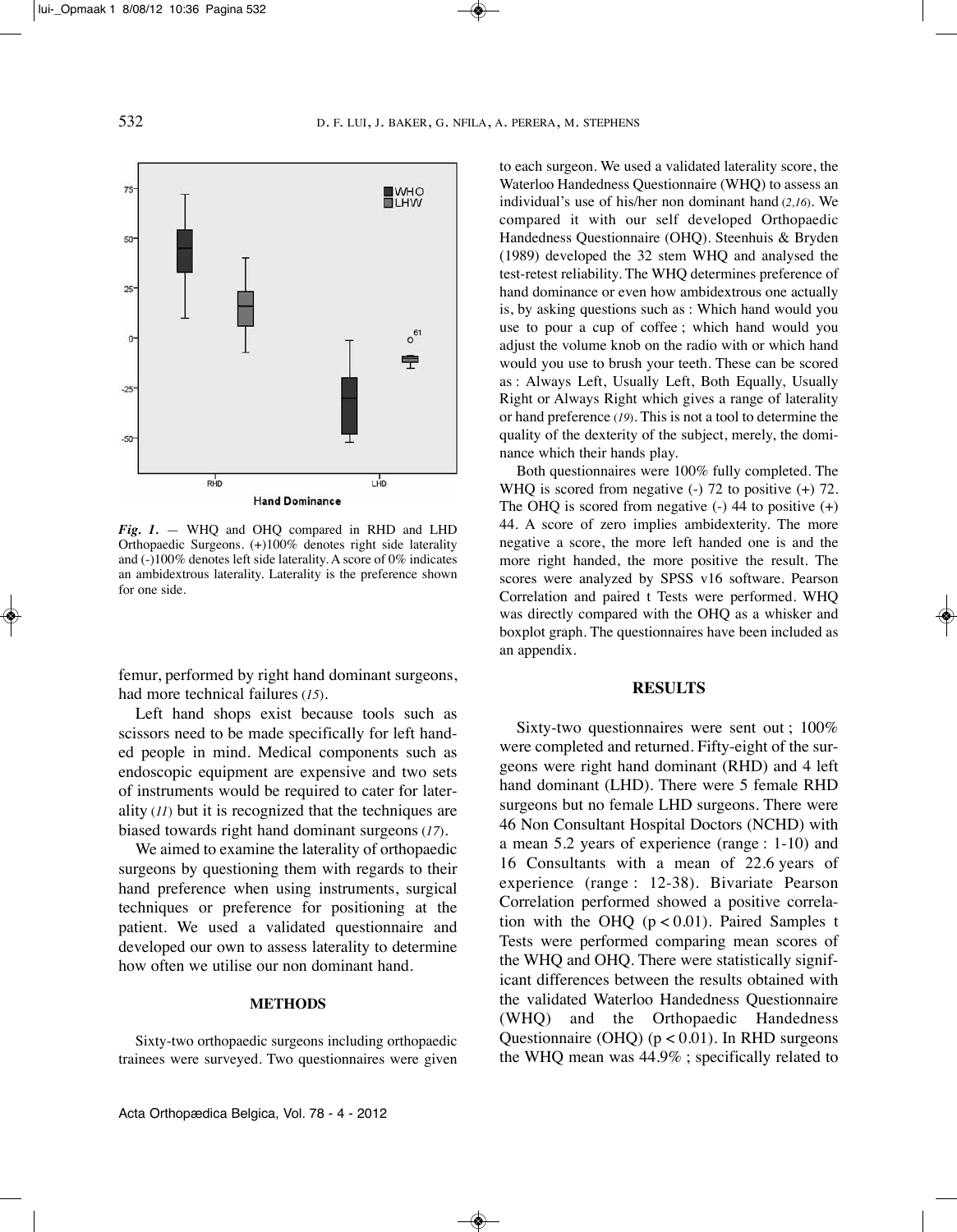orthopaedic surgery, the OHQ mean was 15%. In LHD surgeons the WHQ mean was 30.2% and the OHQ mean was 9.4%. There was no significant difference in WHQ or OHQ scores between Consultants and NCHD's on independent samples t test of means.

#### **DISCUSSION**

Laterality is the preference of hand dominance and hand preference is the most studied human asymmetry. Previous studies have concentrated on improving training for left handed surgeons or physicians (*1,5*). However, it was the recent orthopaedic research which identified that the problem was not strictly left handed surgeons fitting into a right handed world but that right handed surgeons might also require left handed training (*14,15*).

The aim of this study was to validate the self developed Orthopaedic Handedness Questionnaire (OHQ) with the Waterloo Handedness Questionnaire (WHQ) and assess hand preference. The Waterloo score gives an insight into the subject's everyday routine laterality. The Waterloo score confirmed our group of orthopaedic surgeons were predominantly right handed in activities such as turning up the volume on a radio, flip a coin, carry a suitcase or erase a blackboard. However, when operating, they do not tend to reposition themselves to utilise their dominant hand but instead use their non dominant hand. There may not be a choice. For example, when performing a left hip sliding hip screw for a fractured neck of the femur, the operator regardless of his hand preference usually uses the left hand to hold the driver for the guide wire by virtue of the neck shaft angle and position of the image intensifier. It would be awkward, but not unfeasible, to use the right hand to drill the guide wire into a left hip. Compare this to performing a total knee replacement where an operator has a choice to stand either on the left or the right. In order to perform a left total knee replacement a right handed surgeon can stand on the right side and lean over the patient for example to use the oscillating saw or use the left hand from the left side. It can be argued that leaning over the patient can potentially lead to inaccurate bony resection (*14*).

When we look at the LHD group we can see that they are closest to the 0% mark and therefore exhibit a more ambidextrous tendency. This may be rooted in the methodology of teaching or the nature of the equipment, such as lack of left handed scissors. Previous studies suggest left handed training may be required (*13*). LHD people live in an approximately 90% RHD biased world. However, we do not want to specifically focus on left handed training for left handed surgeons but to examine non dominant hand training to improve dexterity for either RHD or LHD surgeons.

It may be useful to have specific training in surgery for the non dominant hand. Surgeons should have good 3D spatial awareness, dexterity of accuracy and precision as well as adaptable laterality. A previous study of psychomotor skills in endoscopic surgery showed that right handed subjects perform less errors and exhibit better first time accuracy. Hanna *et al* showed that the parameters that improve with practice, reflect the positive effect of training, whereas, errors rate and first time accuracy reflect innate abilities (*10*).

Hand dominance in surgery is not a new concept for scrutiny, but in this era of European Working Time Directives, surgeons have less time to train to achieve what their predecessors accomplished. If we are to hone our skill sets, adaptability and deftness with procedures we should acknowledge there is a skill in itself to be able to operate tools and instruments with both hands. This is particularly poignant in training others when the teacher will be on the opposite side of the table and potentially a side he is uncomfortable with.

Adusumilli *et al* examined the amount of training or mentoring for left handed people. They found that 3% of left handed surgeons had received specific mentoring whilst 10% of medical schools have laterality programmes and 13% provide left handed instruments. Interestingly 10% of left handed surgeons expressed concerns of another left handed surgeon operating on them (*1*). Danmore *et al* confirm that left handed paediatric trainees are biased against learning new techniques such as intubation or suturing and do not receive special training resulting in two handed or non dominant hand use (*5*). Some surgeons have tried to pass on their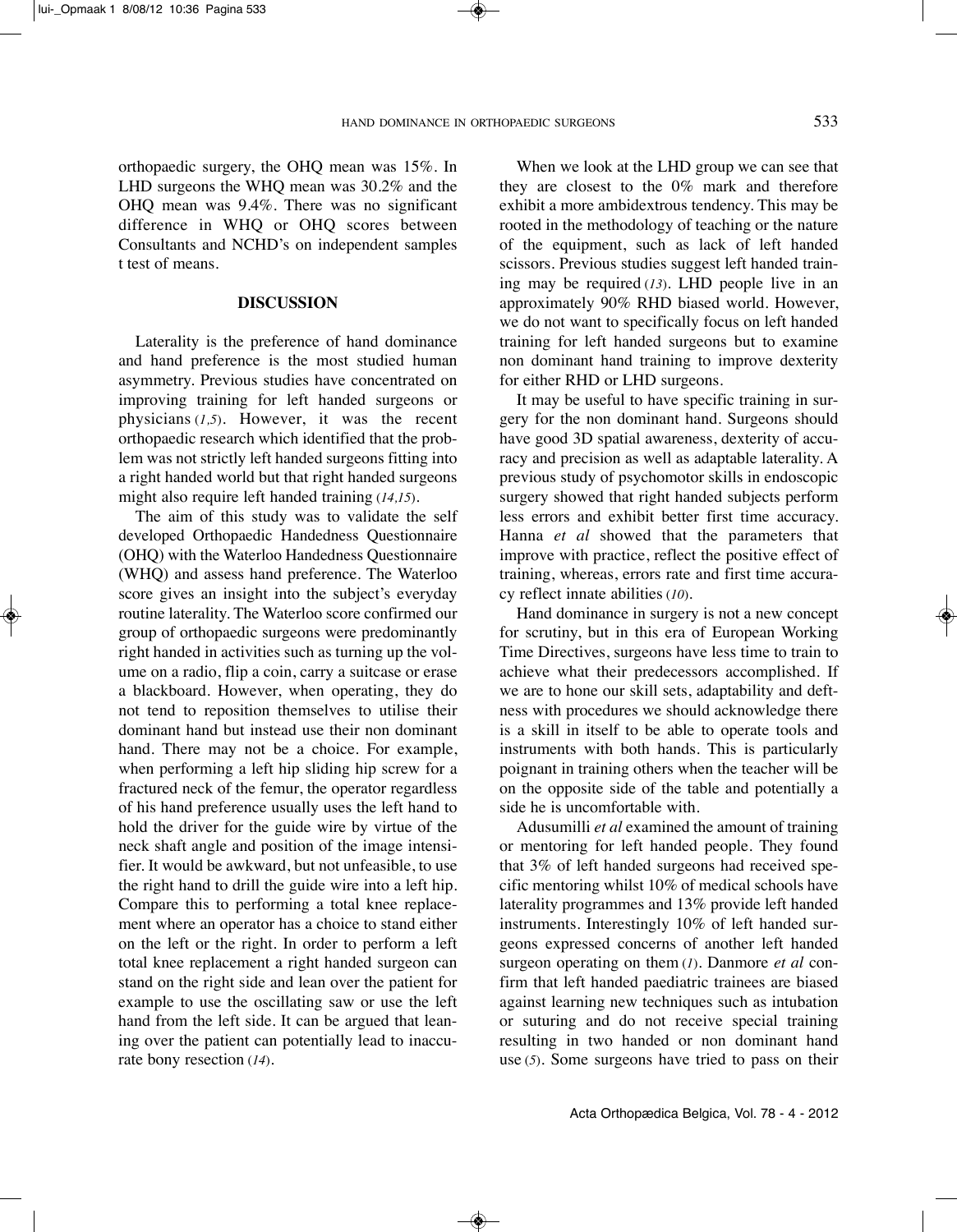knowledge for navigating the difficulties of minimally invasive surgery as a left hander (*12*).

Recognition of limitations could even extend to increased depressive disorders (*7*) and those who are completely ambidextrous may even have deficits in cognitive ability (*6*). It also has implications in hand washing when examining phylotypes of bacteria on hands (*8*).

The prevalence of left handed surgeons in our study was 6.4% ; less than the average 7.4% in the general population (or dental students 8.6% and orthodontists 17.2%) (*11*).

There are weaknesses to our study, such as the small sample size. We did not correlate laterality with outcomes and a prospective trial is warranted to further investigate hand preference.

In conclusion, we found that Orthopaedic Surgeons demonstrate a high degree of laterality in routine life as seen in their validated Waterloo scores. When surveyed, RHD surgeons exhibit 44.9% and LHD surgeons 30.2% laterality in routine life. We validated our OHQ against the WHQ. When performing specific orthopaedic procedures, RHD individuals scored 15% and LHD 9.4% suggesting that in the operating room orthopaedic surgeons demonstrate more ambidexterity. However, this report of increased non dominant hand use in theatre does not necessarily translate to both hands being used with equal accuracy or deftness. We agree with previous studies that further education is required to train our non dominant hands regardless of the surgeon's laterality.

#### **REFERENCES**

- **1. Adusumilli PS, Kell C, Chang JH, Tuorto S, Leitman IM.** Left-handed surgeons : are they left out ? *Curr Surg* 2004 ; 61 : 587-591.
- **2. Brown SG, Roy EA, Rohr LE, Snider BR, Bryden PJ.** Preference and performance measures of handedness. *Brain Cogn* 2004 ; 55 : 283-285.
- **3. Corballis MC.** The genetics and evolution of handedness. *Psychol Rev* 1997 ; 104 : 714-727.
- **4. Corballis MC.** Laterality and human evolution. *Psychol Rev* 1989 ; 96 : 492-505.
- **5. Damore D, Rutledge J, Pan S, Knotek N, Ramundo M.** Handedness effects on procedural training in pediatrics. *Clin Pediatr* (Phila) 2009 ; 48 : 156-160.
- **6. Denny K.** Cognitive ability and continuous measures of relative hand skill : a note. *Neuropsychologia* 2008 ; 46 : 2091-2094.
- **7. Denny K.** Handedness and depression : Evidence from a large population survey. *Laterality* 2009 ; 14 : 246-255.
- **8. Fierer N, Hamady M, Lauber CL, Knight R.** The influence of sex, handedness, and washing on the diversity of hand surface bacteria. *Proc Natl Acad Sci USA* 2008 ; 105 : 17994-17999.
- **9. Graham CJ, Dick R, Rickert VI, Glenn R.** Left-handedness as a risk factor for unintentional injury in children. *Pediatrics* 1993 ; 92 : 823-826.
- **10. Hanna GB, Drew T, Clinch P** *et al***.** Psychomotor skills for endoscopic manipulations : differing abilities between right and left-handed individuals. *Ann Surg* 1997 ; 225 : 333- 338.
- **11. Henderson NJ, Stephens CD, Gale D.** Left-handedness in dental undergraduates and orthodontic specialists. *Br Dent J* 1996 ; 181 : 285-288.
- **12. Herrero-Segura A, Lopez-Tomassetti Fernandez EM, Medina-Arana V.** Technical modifications for laparoscopic cholecystectomy by the left-handed surgeon. *J Laparoendosc Adv Surg Tech A* 2007 ; 17 : 679-685.
- **13. Lieske B.** The left handed surgical trainee. *BMJ* 2008 ; 337 : a2883.
- **14. Mehta S, Lotke PA.** Impact of surgeon handedness and laterality on outcomes of total knee arthroplasties : should right-handed surgeons do only right TkAs ? *Am J Orthop* 2007 ; 36 : 530-533.
- **15. Moloney D, Bishay M, Ivory J, Pozo J.** Failure of the sliding hip screw in the treatment of femoral neck fractures : 'left-handed surgeons for left-sided hips'. *Injury* 1994 ; 25 Suppl 2 : B9-13.
- **16. Obrzut JE, Dalby PR, Boliek CA, Cannon GE.** Factorial structure of the Waterloo Handedness Questionnaire for control and learning-disabled adults. *J Clin Exp Neuropsychol* 1992 ; 14 : 935-950.
- **17. Oms LM, Badia JM.** Laparoscopic cholecystectomy in situs inversus totalis : The importance of being left-handed. *Surg Endosc* 2003 ; 17 : 1859-1861.
- **18. Rohrich RJ.** Left-handedness in plastic surgery : asset or liability ? *Plast Reconstr Surg* 2001 ; 107 : 845-846.
- **19. Steenhuis RE, Bryden MP, Schwartz M, Lawson S.** Reliability of hand preference items and factors. *J Clin Exp Neuropsychol* 1990 ; 12 : 921-930.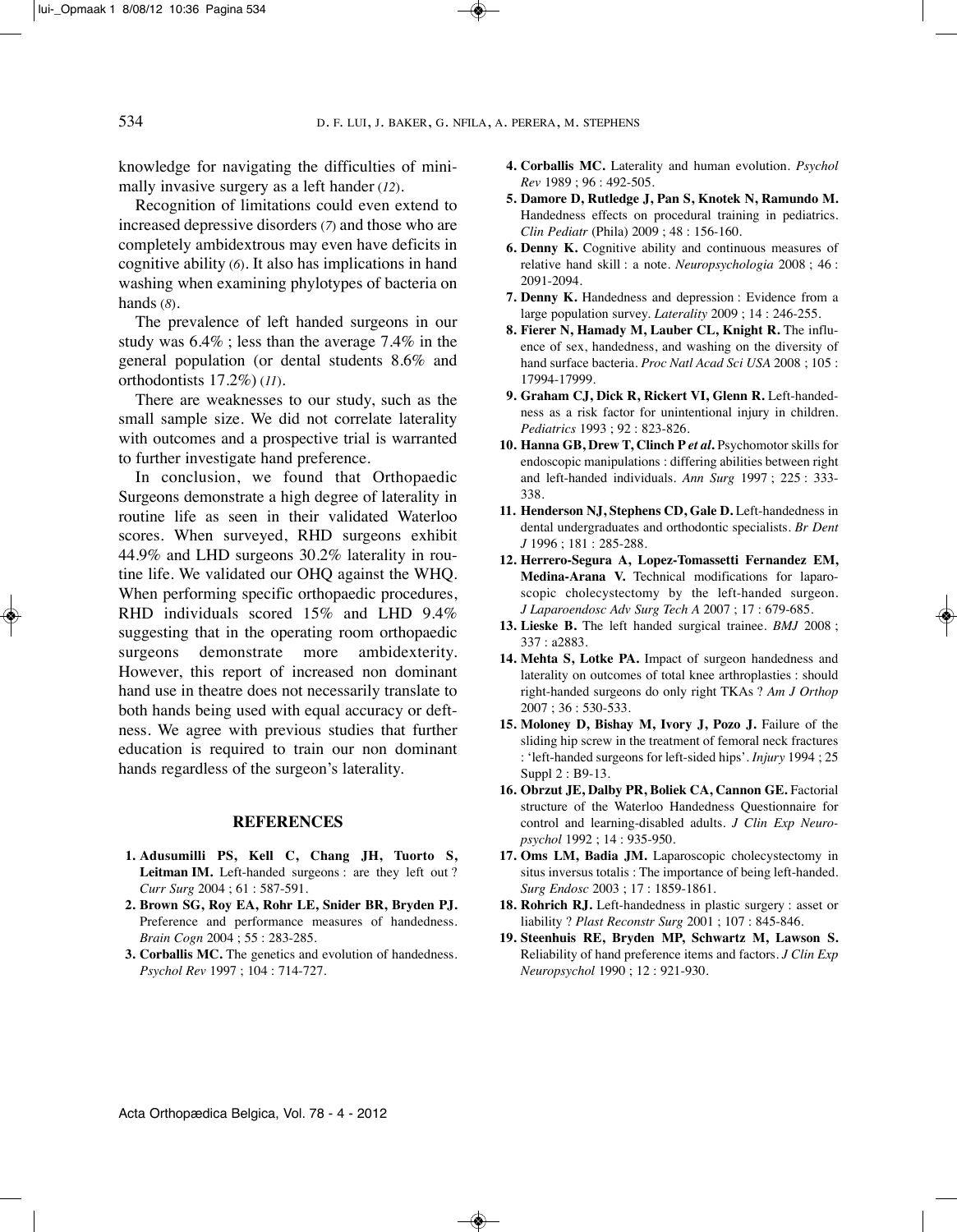#### **WATERLOO HANDEDNESS QUESTIONNAIRE**

**Instructions :** Please indicate your hand preference for the following activities by circling the appropriate response. If you always (i.e. 95% or more of the time) use one hand to perform the described activity, circle "Right Always" or "Left Always". If you usually (i.e. about 75% of the time) use one hand circle "Right Usually" or "Left Usually" as appropriate. If you use both hands equally often (i.e. you use each hand about 50% of the time) circle "Both Equally".

|                                                                      | Always<br>Left | Usually<br>Left | Both<br>equally | Usually<br>Right | Always<br>Right |
|----------------------------------------------------------------------|----------------|-----------------|-----------------|------------------|-----------------|
| 1. Which hand would you use to adjust the volume knob on a radio ?   |                |                 |                 |                  |                 |
| 2. Which hand would you use a paint brush to paint the wall ?        |                |                 |                 |                  |                 |
| 3. With which hand would you use a spoon to eat soup?                |                |                 |                 |                  |                 |
| 4. Which hand would you use to point at something ?                  |                |                 |                 |                  |                 |
| 5. Which hand would you use to throw a dart?                         |                |                 |                 |                  |                 |
| 6. Which hand would you use the eraser on the end of a pencil ?      |                |                 |                 |                  |                 |
| 7. In which hand would you hold a walking stick?                     |                |                 |                 |                  |                 |
| 8. With which hand would you use an iron to iron a shirt?            |                |                 |                 |                  |                 |
| 9. Which hand would you use to draw a picture ?                      |                |                 |                 |                  |                 |
| 10. In which hand would you hold a mug full of coffee ?              |                |                 |                 |                  |                 |
| 11. Which hand would you use to hammer a nail?                       |                |                 |                 |                  |                 |
| 12. Which hand would you use the remote control for a TV?            |                |                 |                 |                  |                 |
| 13. With which hand would you use a knife to cut bread?              |                |                 |                 |                  |                 |
| 14. Which hand would you use to turn the pages of a book?            |                |                 |                 |                  |                 |
| 15. Which hand would you use a pair if scissors to cut a paper ?     |                |                 |                 |                  |                 |
| 16. Which hand would you use to erase a blackboard?                  |                |                 |                 |                  |                 |
| 17. With which hand would you use a pair of tweezers ?               |                |                 |                 |                  |                 |
| 18. Which hand would you use to pick up a book?                      |                |                 |                 |                  |                 |
| 19. Which hand would you use to carry a suitcase ?                   |                |                 |                 |                  |                 |
| 20. Which hand would you use to pour a cup of coffee ?               |                |                 |                 |                  |                 |
| 21. With which hand would you use a computer mouse ?                 |                |                 |                 |                  |                 |
| 22. Which hand would you use to insert a plug into an outlet ?       |                |                 |                 |                  |                 |
| 23. Which hand would you use to flip a coin?                         |                |                 |                 |                  |                 |
| 24. With which hand would you use a toothbrush to brush your teeth ? |                |                 |                 |                  |                 |
| 25. Which hand would you use to throw a baseball ?                   |                |                 |                 |                  |                 |
| 26. Which hand would you use to turn a doorknob?                     |                |                 |                 |                  |                 |
| 27. Which hand would use for writing?                                |                |                 |                 |                  |                 |
| 28. Which hand would you use to pick up a piece of paper ?           |                |                 |                 |                  |                 |
| 29. Which hand would you use a hand saw?                             |                |                 |                 |                  |                 |
| 30. Which hand would use to stir a liquid with a spoon ?             |                |                 |                 |                  |                 |
| 31. In which hand would you hold an open umbrella ?                  |                |                 |                 |                  |                 |
| 32. In which hand would you hold a needle while sewing ?             |                |                 |                 |                  |                 |
| 33. Which hand would you use to strike a match ?                     |                |                 |                 |                  |                 |
| 34. Which hand would you use to turn on a light switch ?             |                |                 |                 |                  |                 |
| 35. Which hand would you use to open a drawer?                       |                |                 |                 |                  |                 |
| 36. Which hand would you use to press buttons on a calculator ?      |                |                 |                 |                  |                 |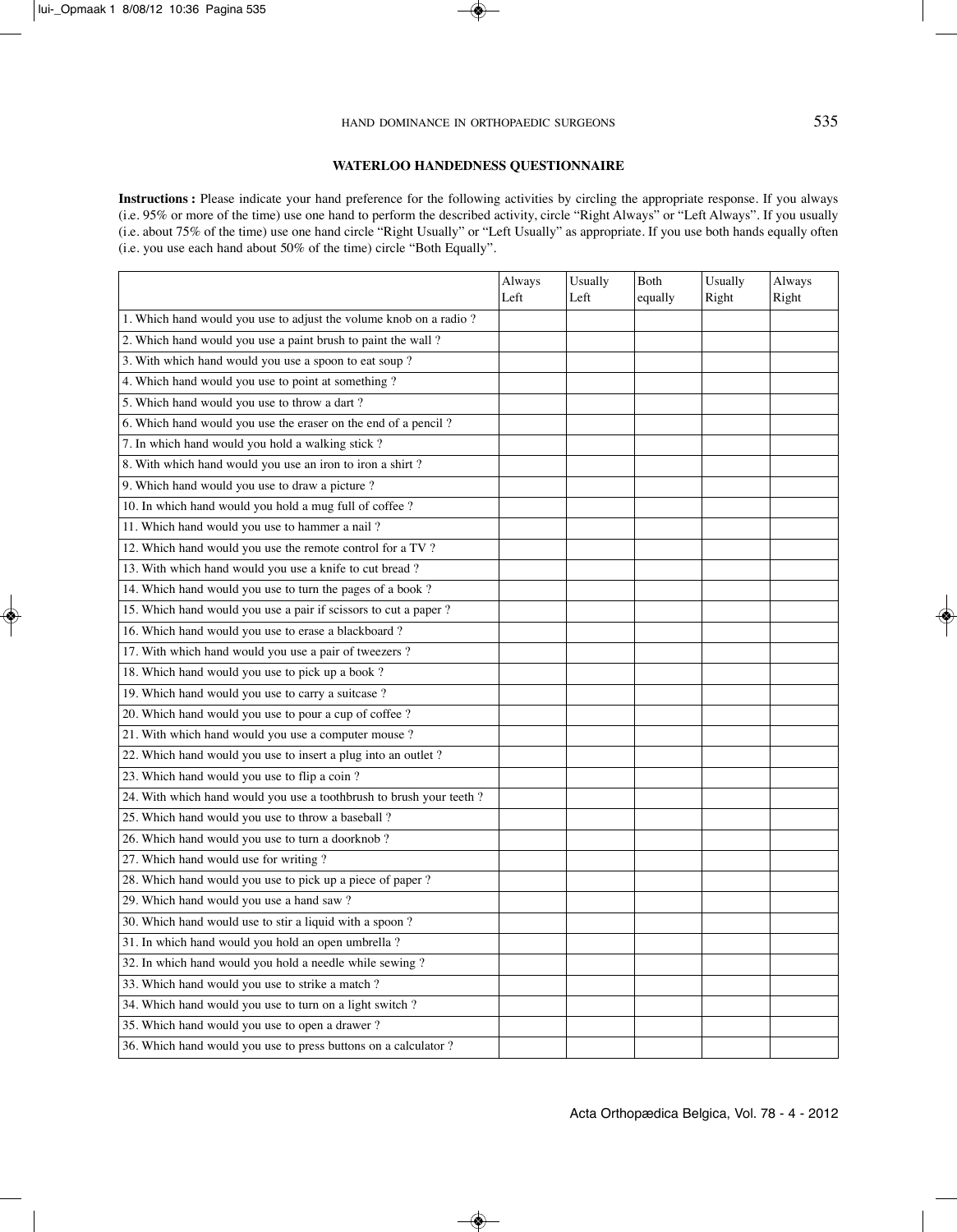# **ORTHOPAEDIC HANDEDNESS QUESTIONNAIRE**

|                                                                                                                           | Always<br>Left | Usually<br>Left | Both<br>Equally | Usually<br>Right | Always<br>Right |
|---------------------------------------------------------------------------------------------------------------------------|----------------|-----------------|-----------------|------------------|-----------------|
| 37. Which hand do you tie surgical knots with?                                                                            |                |                 |                 |                  |                 |
| 38. Which hand do you use for a scalpel ?                                                                                 |                |                 |                 |                  |                 |
| 39. Which hand do you use for a surgical drill?                                                                           |                |                 |                 |                  |                 |
| 40. Which hand do you use for screw driver in theatre ?                                                                   |                |                 |                 |                  |                 |
| 41. Which side would you stand on to do a LEFT TKR ?                                                                      |                |                 |                 |                  |                 |
| 42. Which side would you stand on to do a RIGHT TKR ?                                                                     |                |                 |                 |                  |                 |
| 43. Which side do you stand on to do a LEFT carpal tunnel ?                                                               |                |                 |                 |                  |                 |
| 44. Which side do you stand on to do a RIGHT carpal tunnel ?                                                              |                |                 |                 |                  |                 |
| 45. Which side do you stand on to do a LEFT bunion surgery ?                                                              |                |                 |                 |                  |                 |
| 46. Which side do you stand on to do a RIGHT bunion surgery ?                                                             |                |                 |                 |                  |                 |
|                                                                                                                           |                |                 |                 |                  |                 |
| 47. If you are retracting with your LEFT hand and you are required to<br>cut a suture which hand do you use ?             |                |                 |                 |                  |                 |
| 48. If you are retracting with your RIGHT hand and you are required to<br>cut a suture which hand do you use ?            |                |                 |                 |                  |                 |
| 49. If you are doing a LEFT TKR which hand do you use for the saw?                                                        |                |                 |                 |                  |                 |
| 50. If you are doing a RIGHT TKR which hand do you use for the<br>saw?                                                    |                |                 |                 |                  |                 |
| 51. If you are retracting with your LEFT hand and you are required to<br>use a drill which hand do you use ?              |                |                 |                 |                  |                 |
| 52. If you are retracting with your RIGHT hand and you are required to<br>use a drill which hand do you use ?             |                |                 |                 |                  |                 |
| 53. Is there any reason (i.e injury) why you have changed your hand<br>preference YES/NOFor any of the above activities ? | <b>YES</b>     |                 |                 | N <sub>O</sub>   |                 |
| 54. Have you been given special training or encouragement to use a par-<br>ticular hand for certain activities?           | <b>YES</b>     |                 |                 | NO               |                 |
| 55. If you have answered YES for either question 53 or 54 please<br>explain:                                              |                |                 |                 |                  |                 |
|                                                                                                                           |                |                 |                 |                  |                 |

# How often do you use your **NON-DOMINANT** hand in theatre to do the following ? (please tick)

|                                       | Whenever I<br>need to | Frequently when it<br>would be best | Occasionally when it If I have<br>would be best | <sup>t</sup> to | Never |
|---------------------------------------|-----------------------|-------------------------------------|-------------------------------------------------|-----------------|-------|
| 1. Use a scalpel ?                    |                       |                                     |                                                 |                 |       |
| 2. Cut sutures?                       |                       |                                     |                                                 |                 |       |
| 3. Use scissors for blunt dissection? |                       |                                     |                                                 |                 |       |
| $ 4.$ Use a drill ?                   |                       |                                     |                                                 |                 |       |
| 15. Use a screwdriver?                |                       |                                     |                                                 |                 |       |
| 6. Use a saw $?$                      |                       |                                     |                                                 |                 |       |